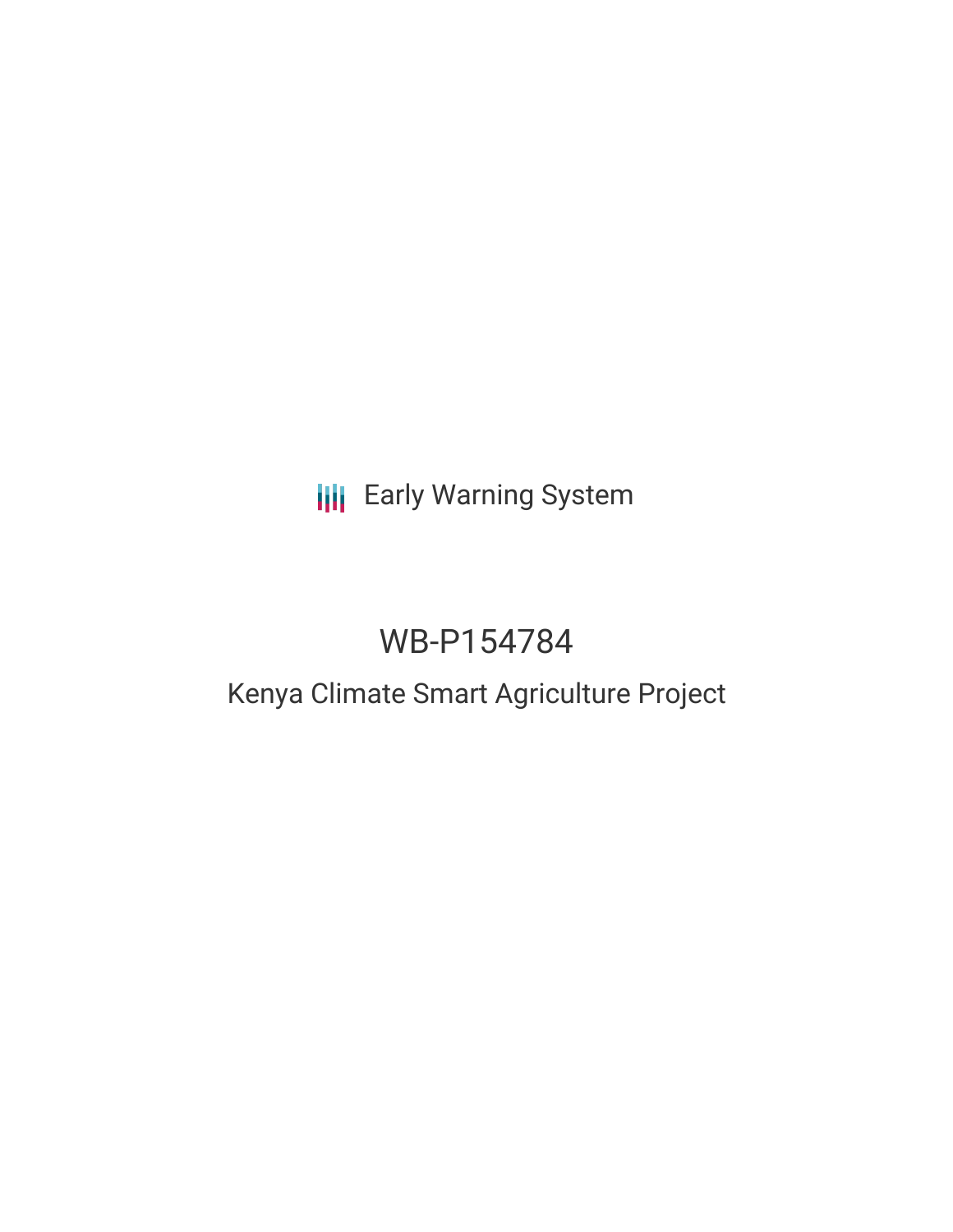

#### **Quick Facts**

| <b>Countries</b>               | Kenya                               |
|--------------------------------|-------------------------------------|
| <b>Financial Institutions</b>  | World Bank (WB)                     |
| <b>Status</b>                  | Active                              |
| <b>Bank Risk Rating</b>        | B                                   |
| <b>Voting Date</b>             | 2017-02-09                          |
| <b>Borrower</b>                | GOVERNMENT OF THE REPUBLIC OF KENYA |
| <b>Sectors</b>                 | <b>Agriculture and Forestry</b>     |
| <b>Investment Amount (USD)</b> | \$250,00 million                    |
| <b>Project Cost (USD)</b>      | \$279.70 million                    |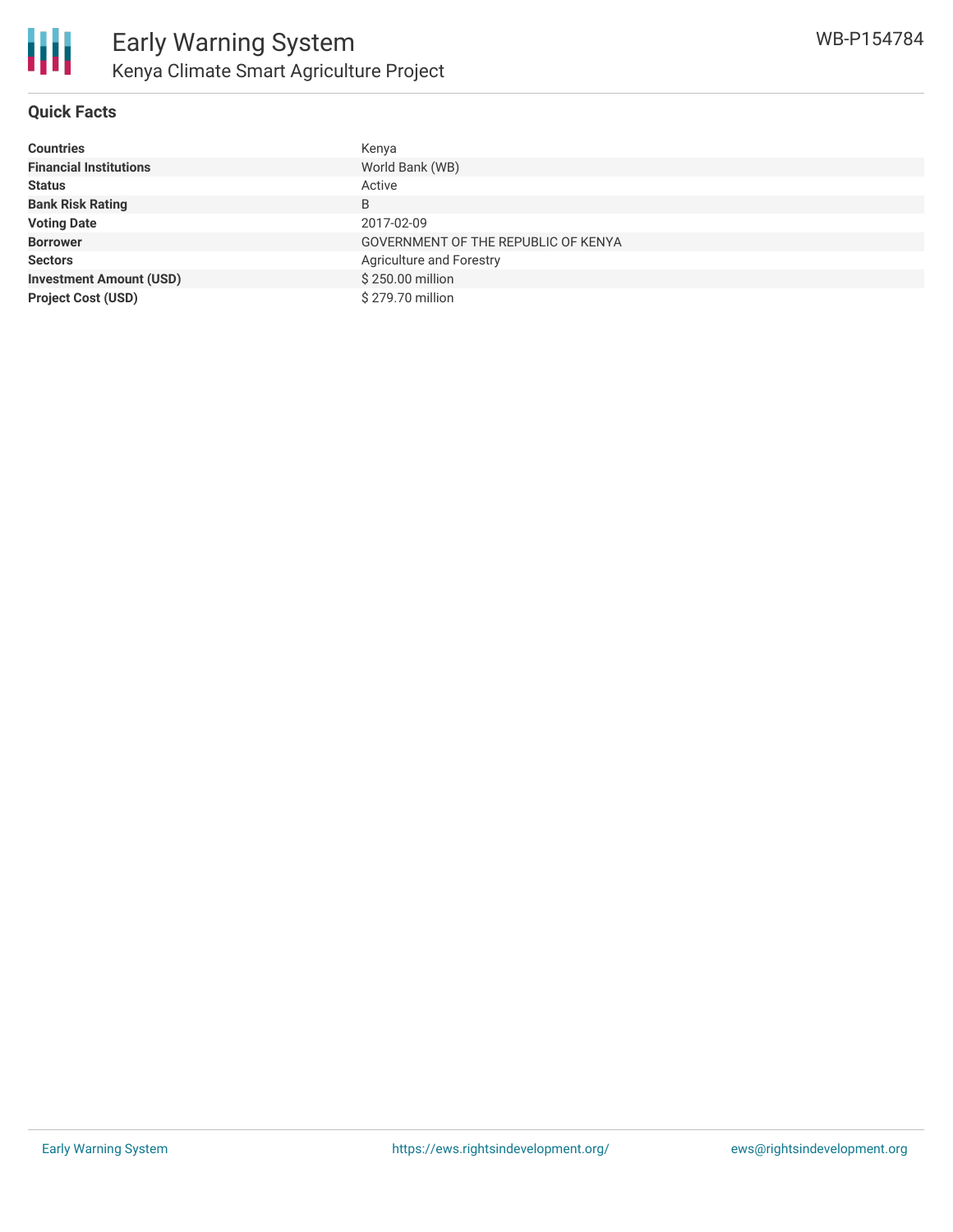

#### **Project Description**

The objective of the Climate Smart Agriculture Project for Kenya is to increase agricultural productivity and build resilience to climate change risks in the targeted smallholder farming and pastoral communities in Kenya, and in the event of an Eligible Crisis or Emergency, to provide immediate and effective response. The first component is upscaling climate smart agricultural practices. This component will finance interventions that promote and facilitate the adoption of TIMPs to achieve the CSA triple-wins of increased productivity, enhanced resilience (adaptation), and reduced GHG emissions (mitigation) per unit of output (as co-benefits). The second component is the strengthening climate-smart agricultural research and seed systems. This component will support the development, validation, and adoption of context specific CSA TIMPS to target beneficiaries under components one and three and also develop sustainable seed production and distribution systems. The third component is the supporting agro-weather, market, climate, and advisory services. This component will finance the development of agroweather forecasting and marketing information system and their dissemination tools through three subcomponents: improving agrometeorological forecasting and monitoring; using big data to develop a climate-smart, agro weather and market information system and advisories; and building institutional and technical capacity for agro-meteorological observation and forecasting, agricultural statistics collection and analyses, and market advisory services. The fourth component is the project coordination and management. This component will finance activities related to national and county-level project coordination and management, including developing annual work plans and budgets (AWP&Bs).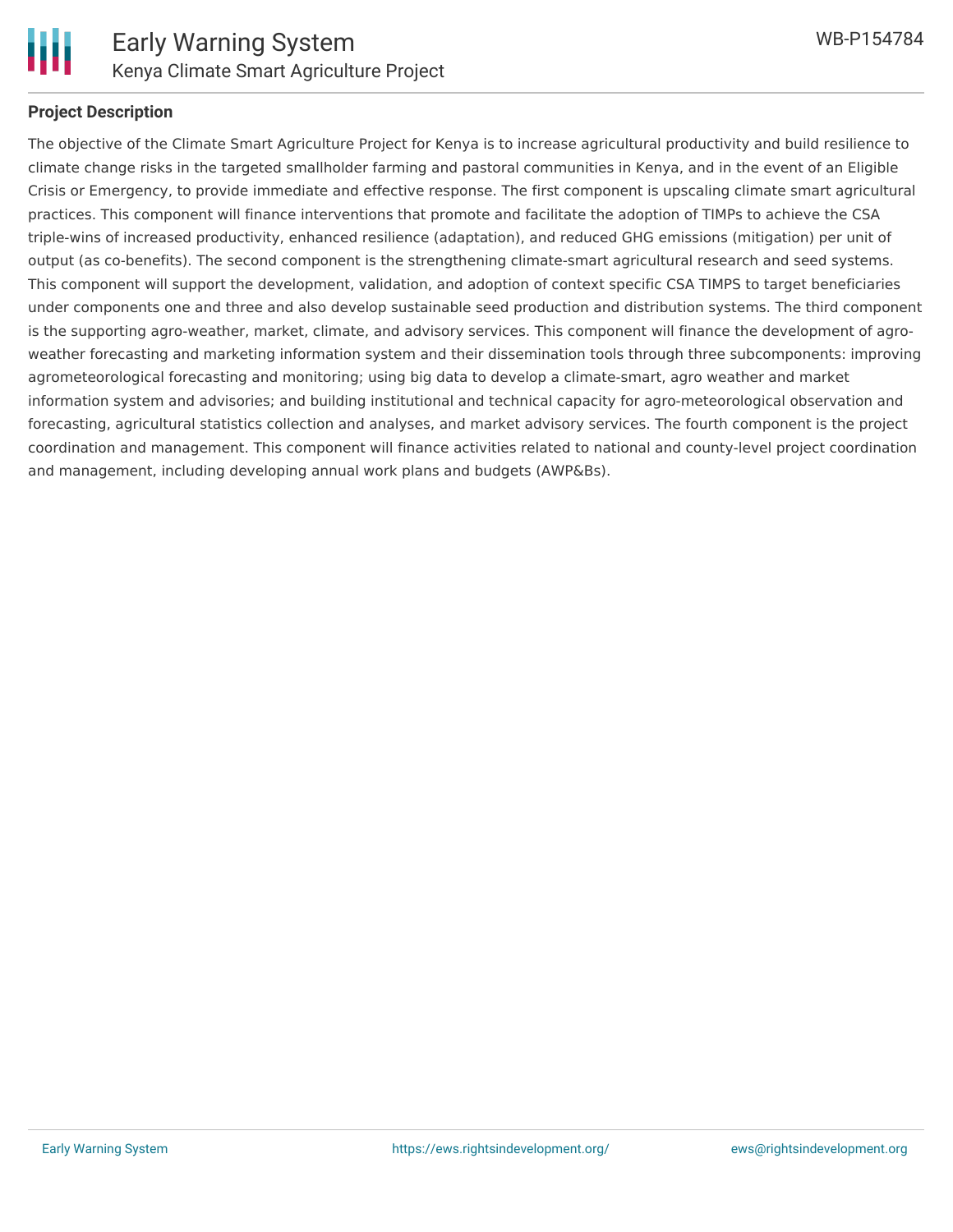

#### **Investment Description**

World Bank (WB)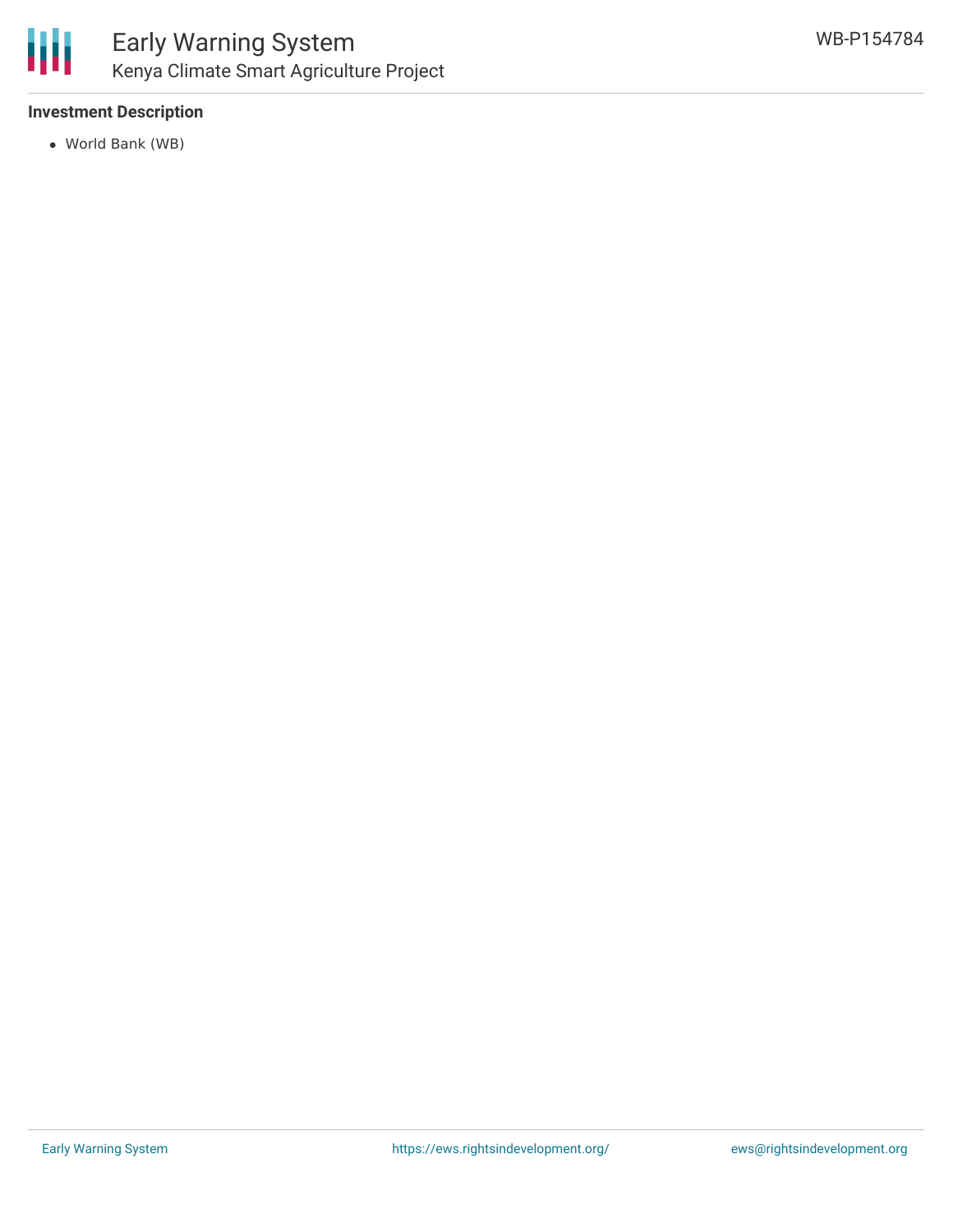

### **Contact Information**

Name: Ministry of Agriculture, Livestock and Fisheries Contact: Dr. Richard Lesiyampe Title: Principal Secretary Email: ps@agriculture.go.ke

ACCOUNTABILITY MECHANISM OF WORLD BANK

The World Bank Inspection Panel is the independent complaint mechanism and fact-finding body for people who believe they are likely to be, or have been, adversely affected by a World Bank-financed project. If you submit a complaint to the Inspection Panel, they may investigate to assess whether the World Bank is following its own policies and procedures for preventing harm to people or the environment. You can contact the Inspection Panel or submit a complaint by emailing ipanel@worldbank.org. You can learn more about the Inspection Panel and how to file a complaint at: http://ewebapps.worldbank.org/apps/ip/Pages/Home.aspx.